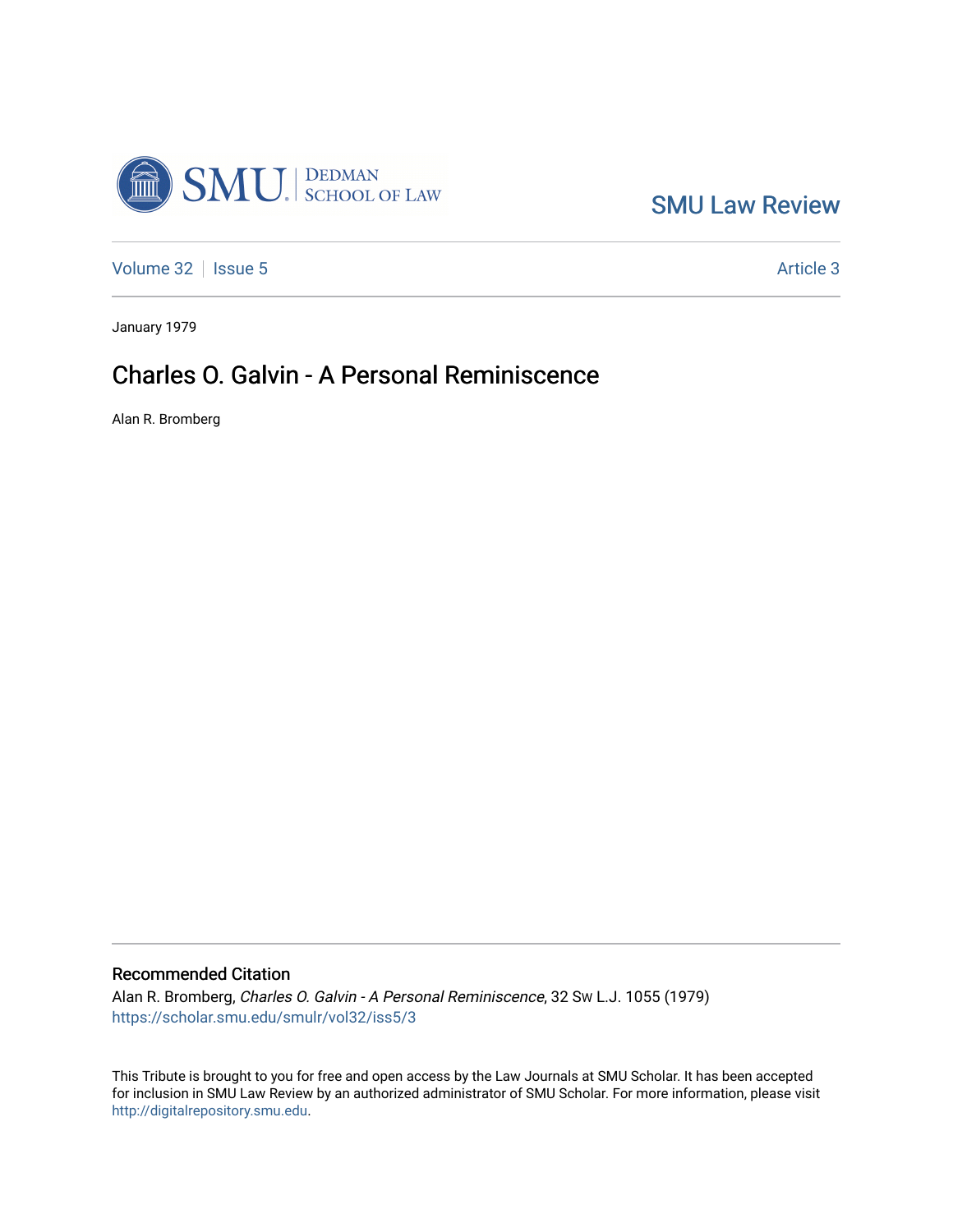## CHARLES **0.** GALVIN-A PERSONAL REMINISCENCE

*by Alan R. Bromberg\**

**THARLEY** Galvin was already something of a legend among tax people when I returned to Dallas in 1954 with aspirations to become a tax person. He had been in practice since 1947 with one of the city's few firms then having a significant number of tax specialists. Drawing on his CPA qualifications, and his M.B.A. and J.D. degrees, he was well established as a tax man, bright and knowledgeable, clever and creative. He had published two substantial articles in major law journals. He had taught accounting at SMU before and after he was in law school, and at Northwestern while he was a law student. Then, in a move that surprised some of the local tax people, and impressed all of them, he became a fulltime member of the SMU law faculty in 1952. But he remained an active lawyer and advisor for part of his time, not withdrawing from the business and professional world but continuing to play a significant role in it. When I met him in 1954, I had no inkling that my career would follow a similar pattern (except that I left downtown for Law School without achieving anything like his eminence), and would be significantly catalyzed by his.

I had learned a lot of tax law from Yale's master, Boris Bittker (who is also contributing to this issue). But my tax was rusty from two years in the army. Worse, my knowledge was largely obsolete because of the passage of the Internal Revenue Code of 1954 just as I was mustered out. All the later reforms and revisions, even those of 1969, 1976, and 1978, seem slight compared to the changes made in 1954. The whole structure and language of the tax law, and many of its basic concepts, were startlingly new. I could perhaps have read the Code and Committee Reports from end to end, but that had no more appeal then than now. So I chose more palatable means: a series of weekly noncredit lectures on the entire Code and a graduate seminar on Taxation of Business Entities, both at SMU. The former was half Galvin, the latter all Galvin. Here was another master teacher. The lectures were organized, clear, comprehensive, and practical; detail was always in statutory and historical perspective. The seminar had many of the same qualities as his lectures, but probed the area of partnership and corporate taxation much more deeply, faced the intractable problems of tax policy and used the Socratic method to ask the unanswerable questions.

<sup>\*</sup> A.B., Harvard University; **J.D.,** Yale University. Professor of Law, Southern Methodist University.